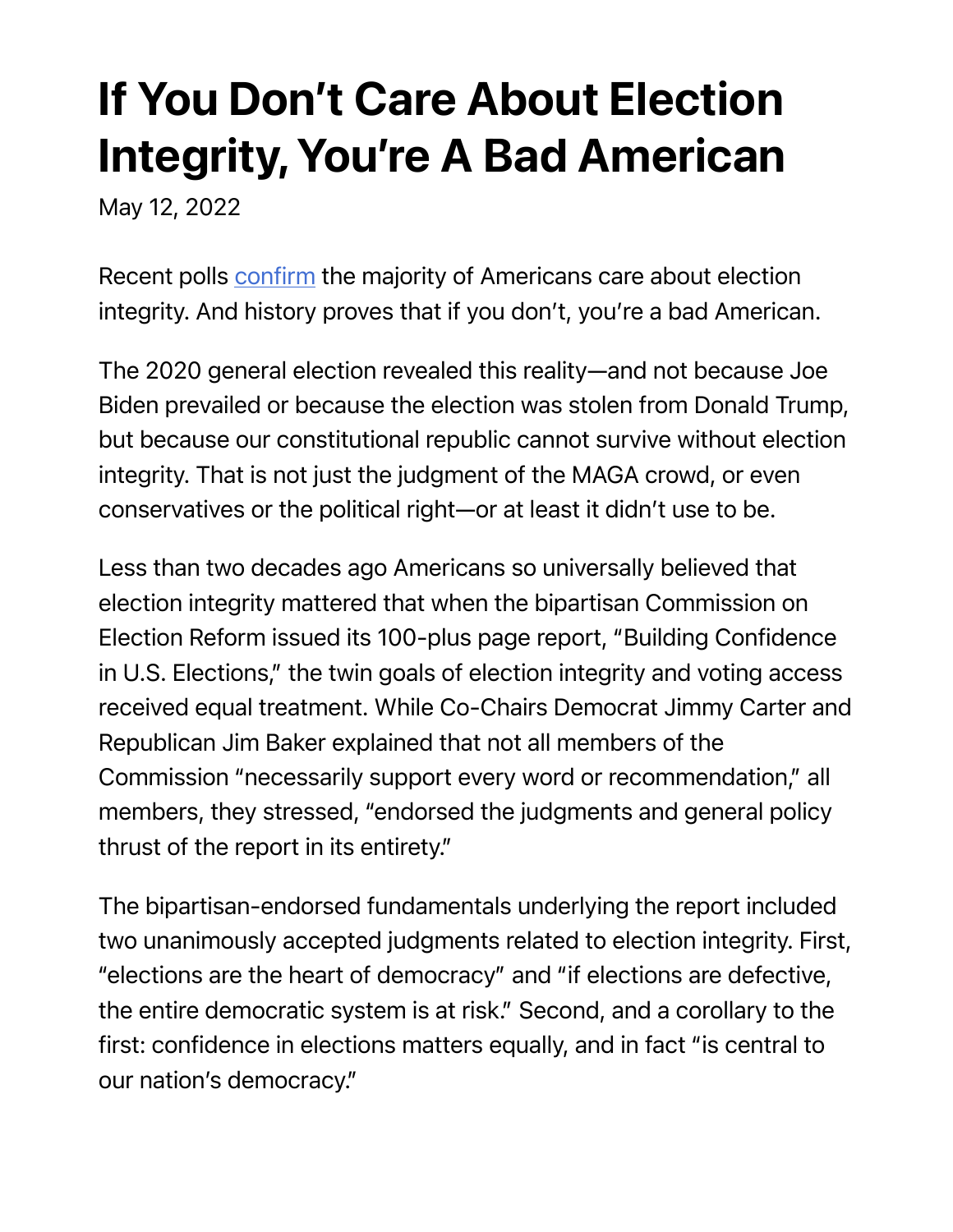On this latter principle, the commission elaborated: "Democracy is endangered when people believe that their votes do not matter or are not counted correctly." "Little can undermine democracy more than a widespread belief among the people that elections are neither fair nor legitimate," the report stressed.

That same bipartisan report also recognized that while the losing side may be "unhappy with the results," there is something "new and dangerous" taking place in the United States: "Supporters of the losing side are beginning to believe that the process is unfair. And this is true of both parties."

Yet, while the Carter Commission declared that having a fair electoral process "transcends any individual partisan interest," today, Democrats have not just abandoned any care over election integrity, they have declared such concerns racist, and that is with voting access never higher.

In light of the left's attempt to castigate election integrity, every citizen should revisit the bipartisan judgments and policy pronouncements that formed the foundation for the "Building Confidence in U.S. Elections" report, which hold even more true today than in 2005. That report proves vital to exposing both the current lack of election integrity in America and the danger our nation faces absent a quick correction.

Further, because the Carter Commission's report came when Democrats held a heightened concern over election integrity because of Al Gore's loss in 2000, and because the analysis spoke to Americans without the shadow of Trump obscuring the danger, the lengthy report's discussion of election integrity reveals the reality of the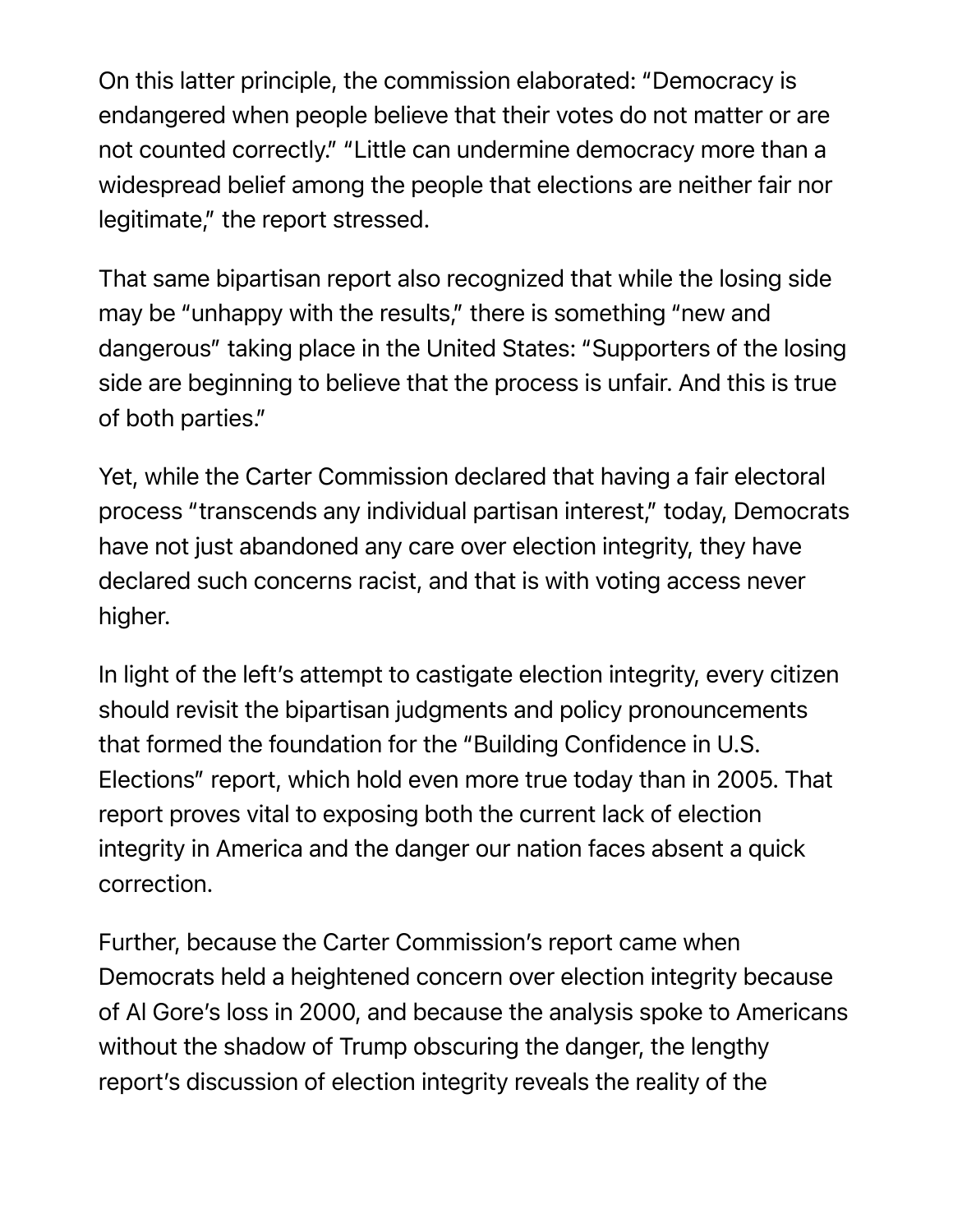situation facing our country today that partisans seem unable to see.

Specifically, the 2005 report reveals that every concern the commission identified as threatening the legitimacy of elections played out in November 2020, notwithstanding the bipartisan commission's declaration more than 15 years ago that the need for "election reform" was urgent. Likewise, the aftermath of the 2020 election reveals that the problems and concerns that the Carter Commission proclaimed more than 20 years ago that needed immediate redress have instead multiplied and mutated.

While the anti-Trump contingency blame the former president for prompting distrust in the 2020 election results, the Carter Commission recognized that a fair electoral process was vital to "assure[] the winning candidates the authority to legitimately assume office," and that the losing candidate can accept the decision "as the will of the voters." If you juxtapose what happened in 2020 with the defects in our electoral system of which the commission warned, the reality becomes clear: Trump was not the problem—systemic defects in our electoral system were.

Bloated and inaccurate voter rolls, nonexistent or faulty voteridentification procedures, and a lack of private voting—all issues the bipartisan commission warned threatened elections and our democracy—tainted the last election. Misconduct by partisan election officials, the use of inconsistent procedures in different precincts, and an overall lack of transparency added to the problems in 2020.

Again, these are issues the Carter Commission stressed threatened our democracy. The 2005 report also warned that absentee and mail-in voting come with the risk of fraud which, without limitations and